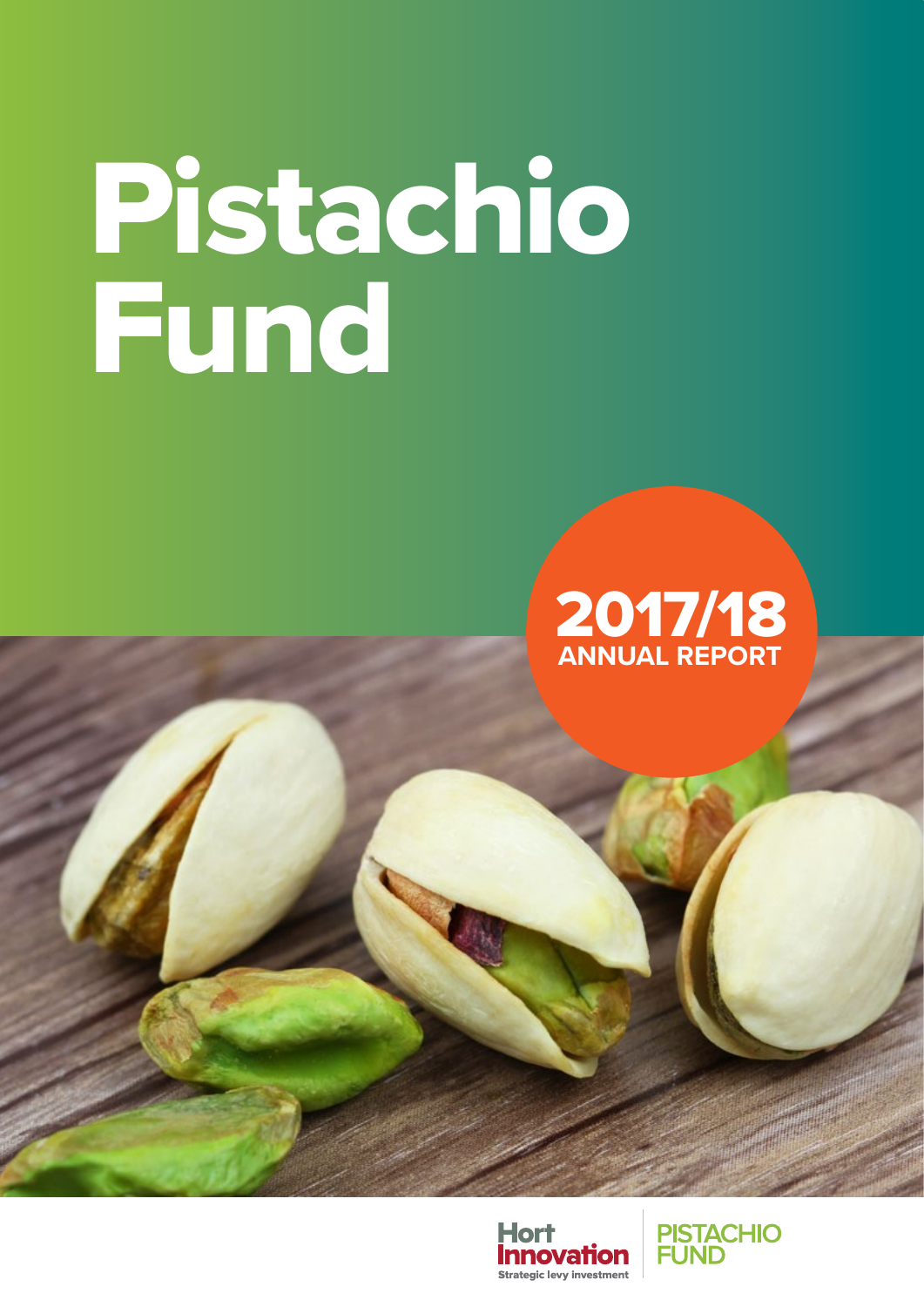

| Welcome <u>with the community of the community of the community of the community of the community of the community of the community of the community of the community of the community of the community of the community of the </u> |  |
|--------------------------------------------------------------------------------------------------------------------------------------------------------------------------------------------------------------------------------------|--|
|                                                                                                                                                                                                                                      |  |
|                                                                                                                                                                                                                                      |  |
|                                                                                                                                                                                                                                      |  |
|                                                                                                                                                                                                                                      |  |
|                                                                                                                                                                                                                                      |  |
|                                                                                                                                                                                                                                      |  |

Horticulture Innovation Australia Limited (Hort Innovation) makes no representations and expressly disclaims all warranties (to the extent permitted by law) about the accuracy, completeness, or currency of information in the *Pistachio Fund Annual Report 2017/18*. Reliance on any information provided by Hort Innovation is entirely at your own risk. Hort Innovation is not responsible for, and will not be liable for, any loss, damage, claim, expense, cost (including legal costs) or other liability arising in any way, including from any Hort Innovation or other person's negligence or otherwise from your use or non-use of the *Pistachio Fund Annual Report 2017/18*, or from reliance on information contained in the material or that Hort Innovation provides to you by any other means.

is the second contract of the second contract of the second contract of the second contract of the second contract of the second contract of the second contract of the second contract of the second contract of the second c

Copyright © Horticulture Innovation Australia Limited 2018.

The projects in this report have been funded by Horticulture Innovation Australia Limited using sources including the pistachio levy, Australian Government contributions and, in some instances, co-contributions from a variety of sources.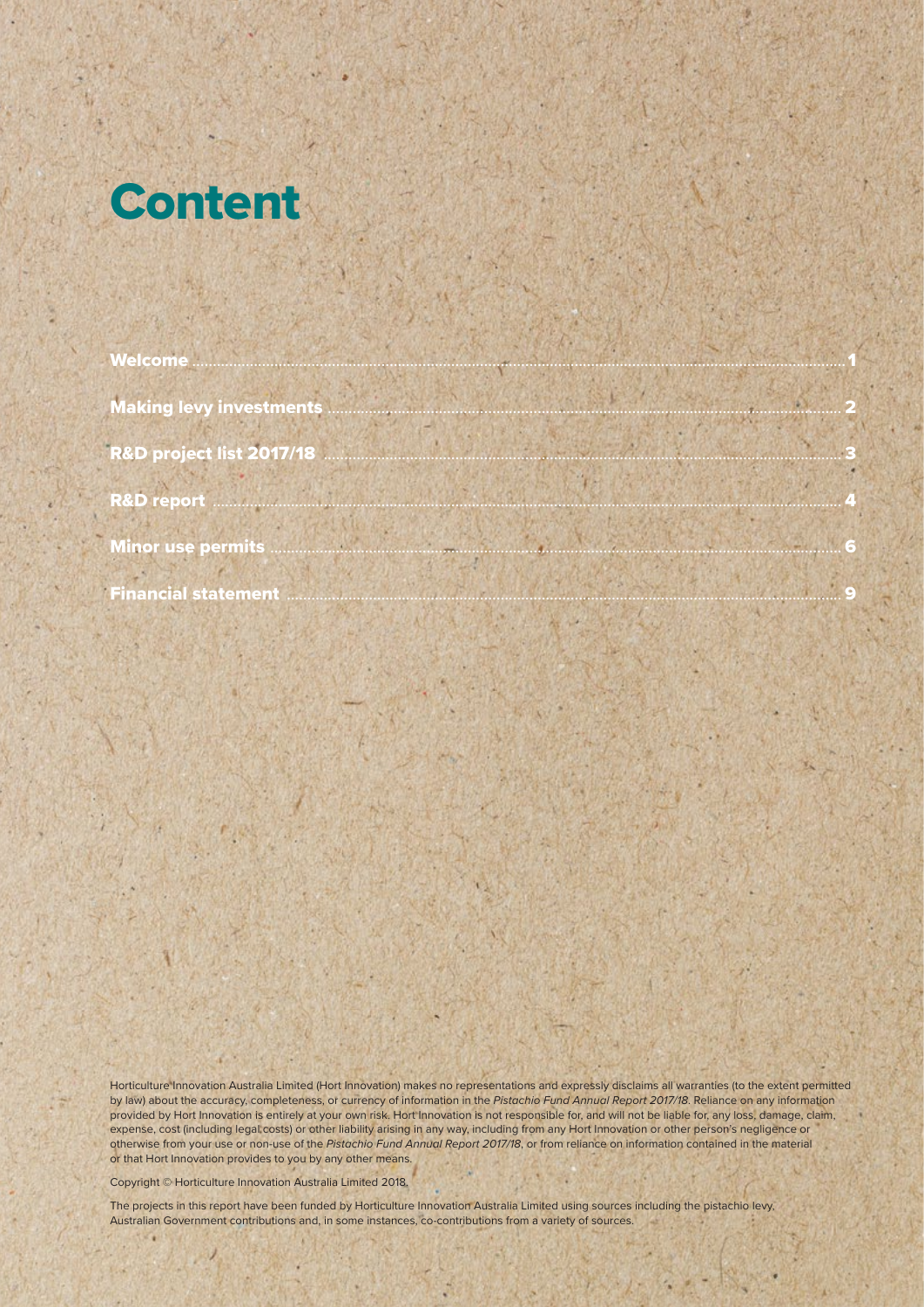<span id="page-2-0"></span>

SUMMARY BY DUMI MHLANGA RELATIONSHIP MANAGER, HORT INNOVATION

# We're for growers

**At Hort Innovation it's our job to work with industry to invest the voluntary pistachio levy and Australian Government contributions into initiatives to help growers be as productive and profitable as possible – and 2017/18 was a fantastic year of growing better, together.** 

This year was the first year that the pistachio voluntary levy was invested into R&D projects through the Hort Innovation Pistachio Fund. And **with close to \$70,000 invested and the establishment of six new projects**, I'm happy to be able to share with you all the key insights in this Hort Innovation Pistachio Fund Annual Report.

You'll find a top-level list of all R&D investments from the year on **[p3](#page-4-0)**, and can explore research projects involving the voluntary levy in more detail from **[p4](#page-5-0)**. Just some of the highlights include work to help growers access and implement best practice, new knowledge and current technologies, plus research to deliver important consumer insights and support access to safe and effective chemicals.

On a personal note, thank you for welcoming me as your new Relationship Manager. I know that during 2017/18 my predecessor, Corrine Jasper, enjoyed getting to connect with you about everything going on in the Pistachio Fund, and getting to hear your thoughts and share ideas. During 2018/19 I'm looking forward to doing the same, with even more opportunities to connect in person and a reminder that you can reach me any time at **[dumi.mhlanga@horticulture.](mailto:dumi.mhlanga%40horticulture.com.au?subject=) [com.au](mailto:dumi.mhlanga%40horticulture.com.au?subject=)** or on 0447 091 186 if there's something you'd like to ask or discuss around voluntary levy investments.

I also encourage you to explore the easy ways you can stay close to all of the good things your voluntary levy is achieving throughout the year…

- **Become a member.** Paying a levy doesn't automatically make you a Hort Innovation member, but signing up is free at **[www.horticulture.com.au/membership](http://www.horticulture.com.au/membership)**. As well as providing the opportunity for voting rights at the organisation's Annual General Meeting, Hort Innovation membership includes exclusive email alerts with industry-specific news and opportunities, direct invitations to explore investment updates and more.
- » **Check out** *Hortlink***.** This digital publication provides an update on all new, ongoing and recently completed investments in the Hort Innovation Pistachio Fund. The latest edition is always available from the Pistachio Fund page at **[www.horticulture.com.au/pistachio](http://www.horticulture.com.au/pistachio)**, while members have *Hortlink* sent straight to their inboxes.
- » **Engage with your industry knowledge-transfer program**. The project *Technology transfer for pistachio growers* (PS17002) is dedicated to bringing the latest information and advice to growers, including news, outcomes and resources related to voluntary levy investments. The work is funded through the Hort Innovation Pistachio Fund and delivered by the Pistachio Growers' Association, with more info available on **[p4](#page-5-0)**.

Here's to another great year of investments and connection in 2018/19,

Dumi Mhlanga Pistachio Relationship Manager, Hort Innovation (e) [dumi.mhlanga@horticulture.com.au](mailto:dumi.mhlanga%40horticulture.com.au?subject=) (m) 0447 091 186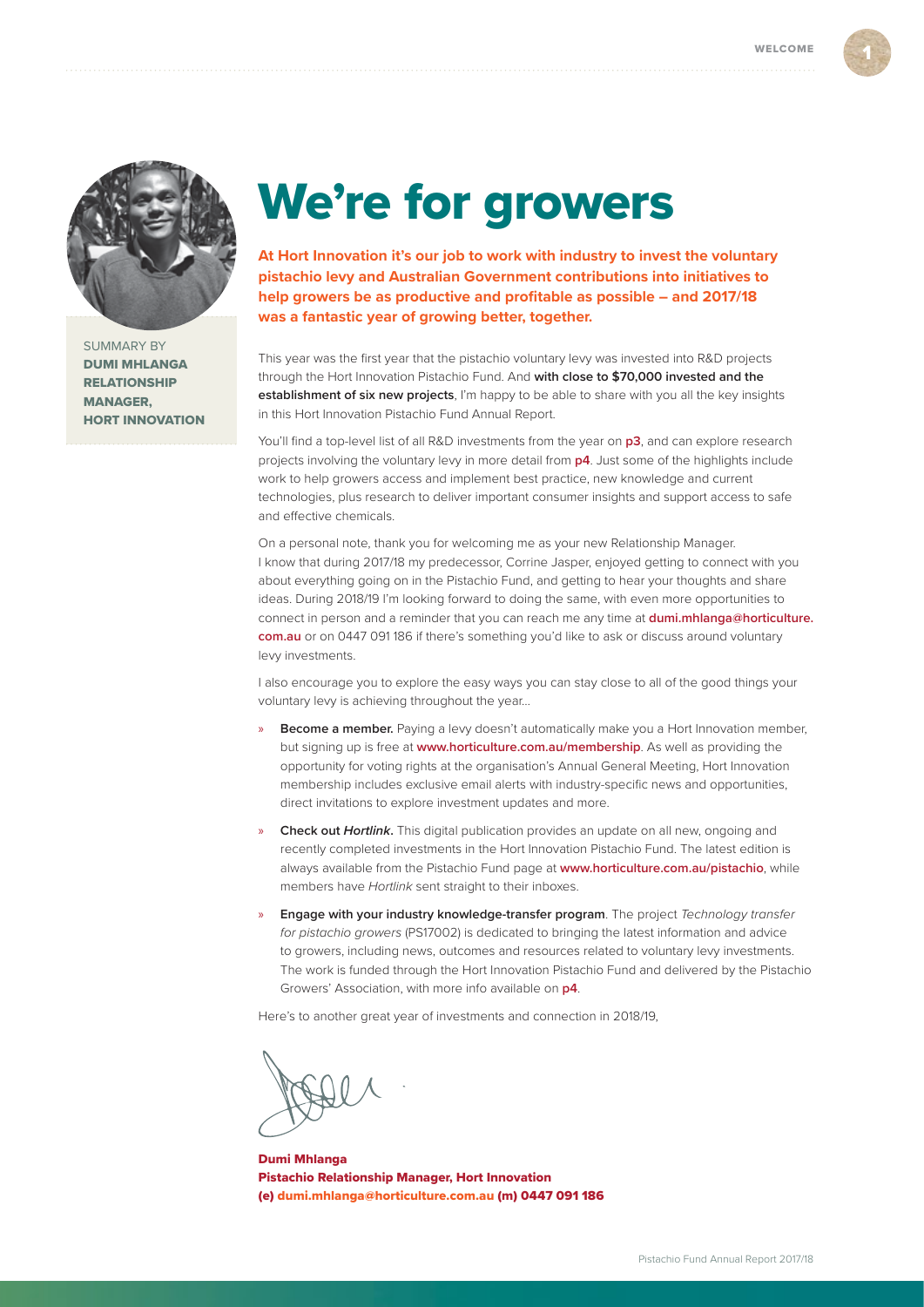# <span id="page-3-0"></span>Making levy investments

Discover how the voluntary pistachio levy and Australian Government contributions are invested through the Hort Innovation Pistachio Fund in this quick recap.

#### **Where do investment ideas come from?**

Great investments start with great ideas, and Hort Innovation encourages all growers and other industry participants to share their thoughts and suggestions for the research initiatives they want to see.

Ideas can be submitted any time via Hort Innovation's simple Concept Proposal Form. Visit **[www.horticulture.com.au/](http://www.horticulture.com.au/innovation-concept-pipeline) [innovation-concept-pipeline](http://www.horticulture.com.au/innovation-concept-pipeline)**.

Ideas can be for your specific industry – to be funded by the voluntary industry levy and Australian Government contributions – or they can be for Hort Innovation's strategic partnership initiative, Hort Frontiers. Hort Frontiers projects address broader, longer-term and more complex issues facing Australian horticulture as a whole, and are funded through partnerships with co-investors. Visit **[www.hortfrontiers.com.au](http://www.hortfrontiers.com.au)** for more.

#### **How are levy decisions made?**

Let's talk 'SIPs' and 'SIAPs'!

The pistachio industry has its own Strategic Investment Plan (SIP), which is a document that outlines key industry priorities for investment.

This SIP is used like a 'roadmap' by the pistachio Strategic Investment Advisory Panel (SIAP).

The SIAP is a panel made up of growers and other industry representatives, which has a key role to play in the investment process. The SIAP discusses investment ideas at consultation meetings to provide advice to Hort Innovation on potential voluntary levy investments.

Details of the SIAP panellists and summaries of the SIAP's meetings can be found at **[www.horticulture.com.au/pistachio](http://www.horticulture.com.au/pistachio)**.

#### **What happens next?**

The SIAP's advice is used by Hort Innovation to work suitable ideas into project proposals. The proposals are then made public for potential delivery partners to submit responses. Current opportunities are always listed at **[www.horticulture.](http://www.horticulture.com.au/delivery-partners) [com.au/delivery-partners](http://www.horticulture.com.au/delivery-partners)**.

At the end of the process the responses are assessed, often with the assistance of industry, and the best delivery partner for the work is chosen. A contract is then issued and the work begins.

#### **How can I keep track of investments?**

Newly contracted projects are announced in Hort Innovation's *Hortlink* publication, with the latest edition emailed directly to members three times a year and always available from the Pistachio Fund page at **[www.horticulture.com.au/pistachio](http://www.horticulture.com.au/pistachio)**. *Hortlink* also provides updates on ongoing and recently completed investments.

The industry knowledge-transfer program, run through the investment *Technology transfer for pistachio growers* (PS17002), also provides regular information on activity funded by the pistachio voluntary levy. See **[p4](#page-5-0)** for more.

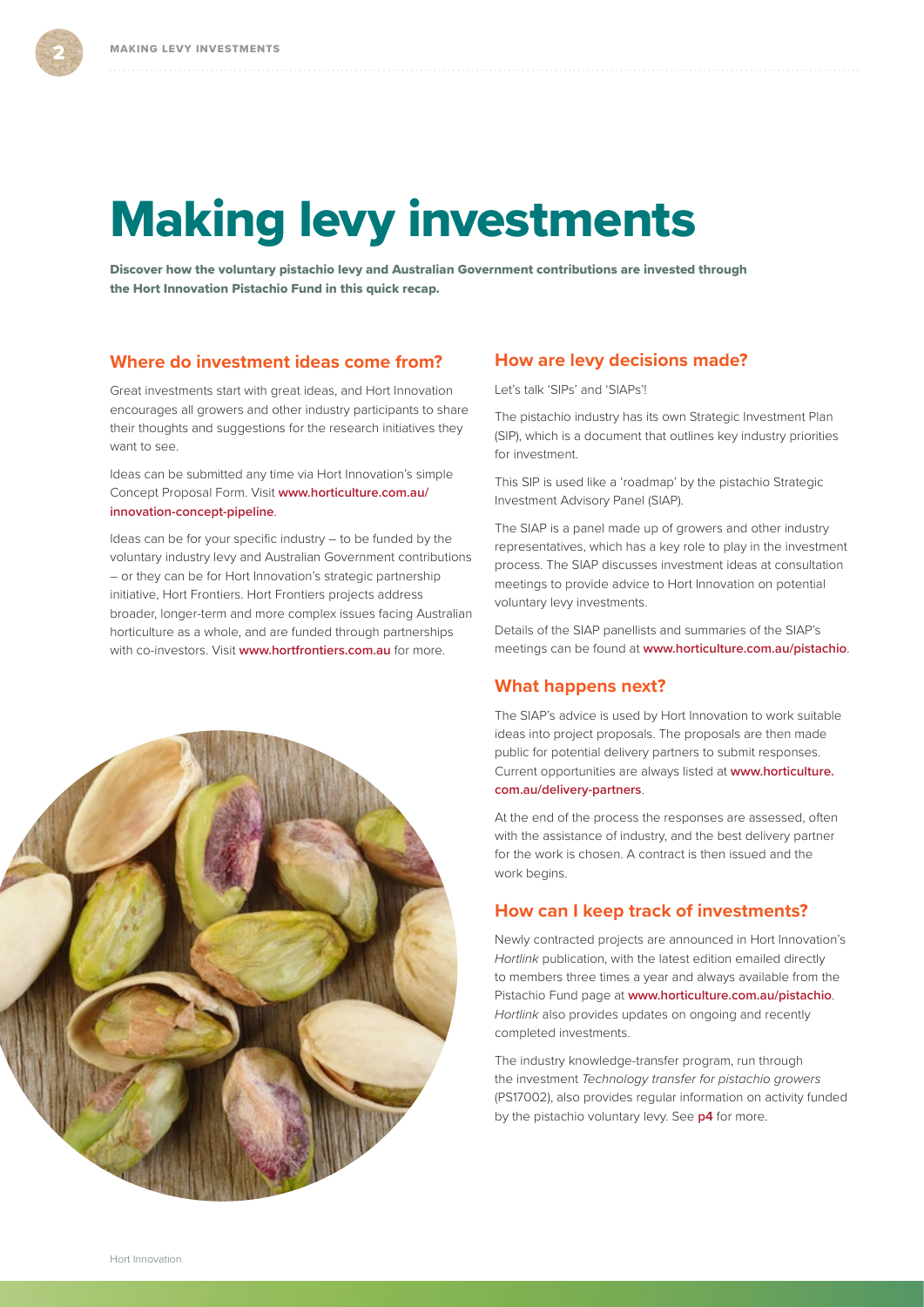3

# <span id="page-4-0"></span>R&D project list 2017/18

| <b>NEW INVESTMENTS IN 2017/18</b> |                                                                                  |  |  |  |  |
|-----------------------------------|----------------------------------------------------------------------------------|--|--|--|--|
| PS16000                           | Understanding and managing insects<br>on pistachio orchards                      |  |  |  |  |
| PS16002                           | Pathogens and other factors contributing<br>to dark staining on pistachio shells |  |  |  |  |
| PS17002                           | Technology transfer for pistachio growers                                        |  |  |  |  |
| PS17003                           | Pistachio productivity improvement program                                       |  |  |  |  |
| MT17012                           | Generation of residue data for permit<br>applications                            |  |  |  |  |
| MT17015                           | Consumer behavioural and retail data<br>for fresh produce                        |  |  |  |  |
|                                   |                                                                                  |  |  |  |  |

| <b>INVESTMENTS COMPLETED IN 2017/18*</b> |                                                                              |  |  |  |  |  |
|------------------------------------------|------------------------------------------------------------------------------|--|--|--|--|--|
| PS13000                                  | Trialling dry hulling of raw pistachios to improve<br>pistachio processing   |  |  |  |  |  |
| PS13003                                  | Technology Transfer to Pistachio growers<br>utilising regional grower groups |  |  |  |  |  |
| MT13061                                  | Understanding the purchase behaviour<br>of fresh produce consumers           |  |  |  |  |  |



\* These completed investments were established prior to the voluntary pistachio levy and the official Hort Innovation Pistachio Fund, being funded using voluntary contributions and Australian Government funding under the original Horticulture Australia Limited (HAL)

During the 2017/18 financial year, all Australian levy paying horticulture industries also contributed to across-industry projects addressing issues that affect horticulture as a whole. Visit **[www.horticulture.com.au/across-horticulture](http://www.horticulture.com.au/across-horticulture)** for financial documents and information on this program.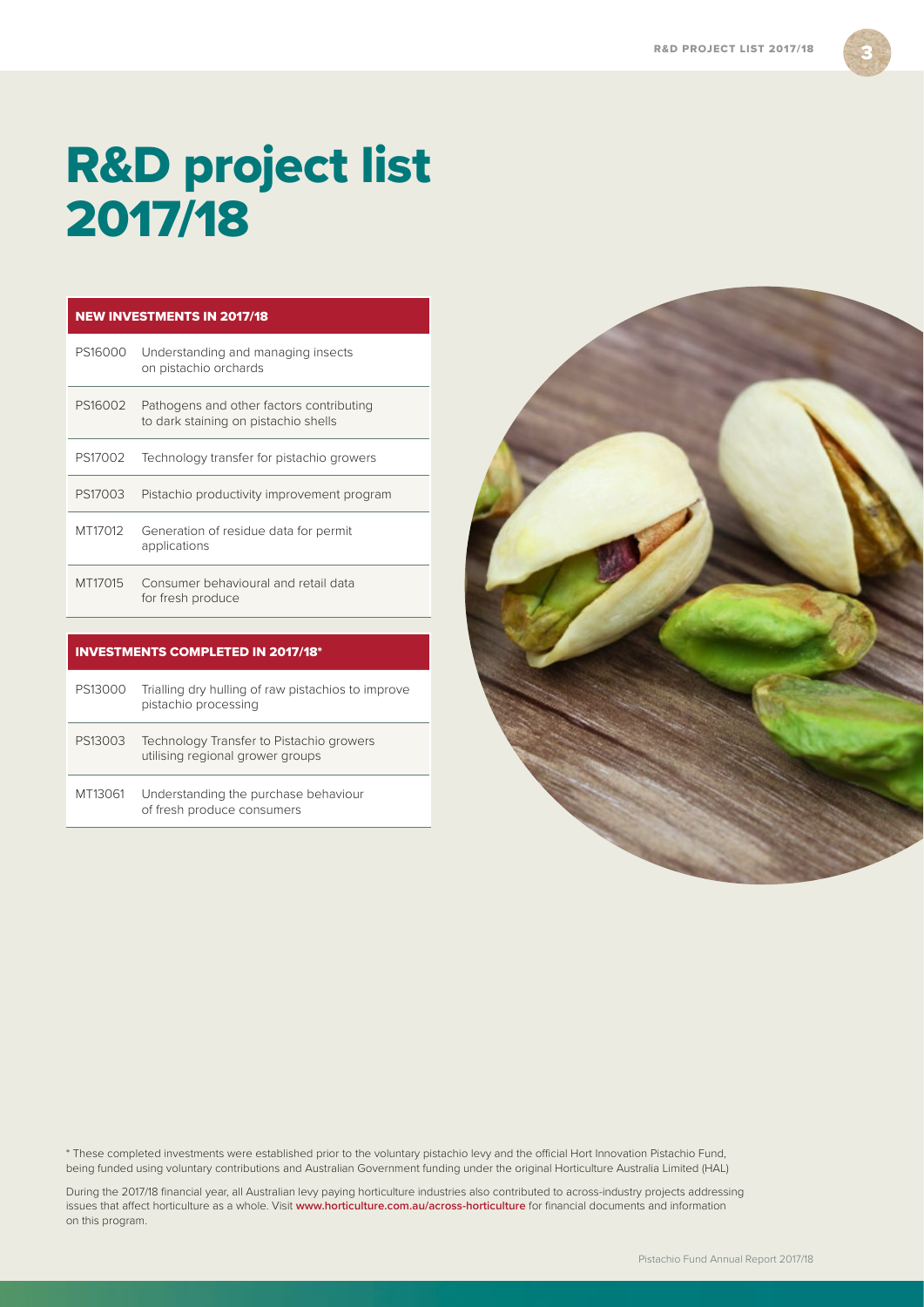# <span id="page-5-0"></span>R&D report

Take a closer look at the voluntary levy investments begun in the Hort Innovation Pistachio Fund during 2017/18. Any resources from these and other voluntary-levy-funded projects – such as fact sheets, guides and more – are published on your grower page at [www.horticulture.com.au/pistachio](http://www.horticulture.com.au/pistachio) as they become available.

### *Technology transfer for pistachio growers*  **(PS17002)**

**Key research provider:** The Pistachio Growers' Association

Beginning in March 2018, this three-year investment is all about bringing the latest in Australian and international research, best practice and technical information to the nation's pistachio growers. It picks up the work of *Technology transfer to pistachio growers utilising regional grower groups* (PS13003), an earlier initiative funded by industry contributions through the then Horticulture Australia Limited.

Specific activities of the project include but aren't limited to…

- » Maintaining and expanding the pistachio industry's regional 'Tech Groups'
- » Facilitating field days and farm walks throughout each year in the country's major pistachio growing regions, with involvement of Australian and international experts
- » Compiling technical information from Australia and overseas into resources for growers, including presentations, 'Seasonal Notes' to be distributed quarterly, e-bulletins and more
- » Updating of the industry website with new information
- » Workshops for new entrants to the industry.

The collective aim of this work is to assist pistachio producers in maintaining high profitability and in maximising yield, size, appearance and taste of Australian pistachio nuts.

### *Pistachio productivity improvement program* **(PS17003)**

**Key research provider:** The Pistachio Growers' Association

Established at the tail-end of 2017/8 and getting underway in 2018/19, this investment will continue to support improvements in the cultivation of pistachios and the uptake of new and changing production practices through research, development and extension activities. It will support the work of a pistachio researcher who will, in conjunction with other research associates, undertake ongoing field research that builds on the outcomes of earlier project *Maintaining and expanding the technical development of the Australian pistachio industry* (PS14000), which was funded by industry contributions through the then Horticulture Australia Limited.

Goals of the work will include…

- » Improving yields, through a better understanding of orchard management issues
- » Benchmarking and reporting on quality and yield information to growers
- » Assisting in disseminating information to growers, and in the adoption of R&D
- » Supporting an increase in pistachio plantings
- » Exploring new development areas for pistachio research
- » Responding to any changing environmental and seasonal issues that may arise.

At the time of writing this annual report, a pistachio researcher was set to be appointed – look out for further information in industry channels as it becomes available. It is expected that areas of research for the investment and potential sub-projects will include research into blanks, boron application, chill hours, the use of the modified central leader tree structure and more.

Want to keep up to date with the latest information on new, ongoing and recently completed R&D investments throughout the year? Check out Hort Innovation's *Hortlink* publication – the latest edition is always available from your grower page, **[www.horticulture.com.au/pistachio](http://www.horticulture.com.au/pistachio)**.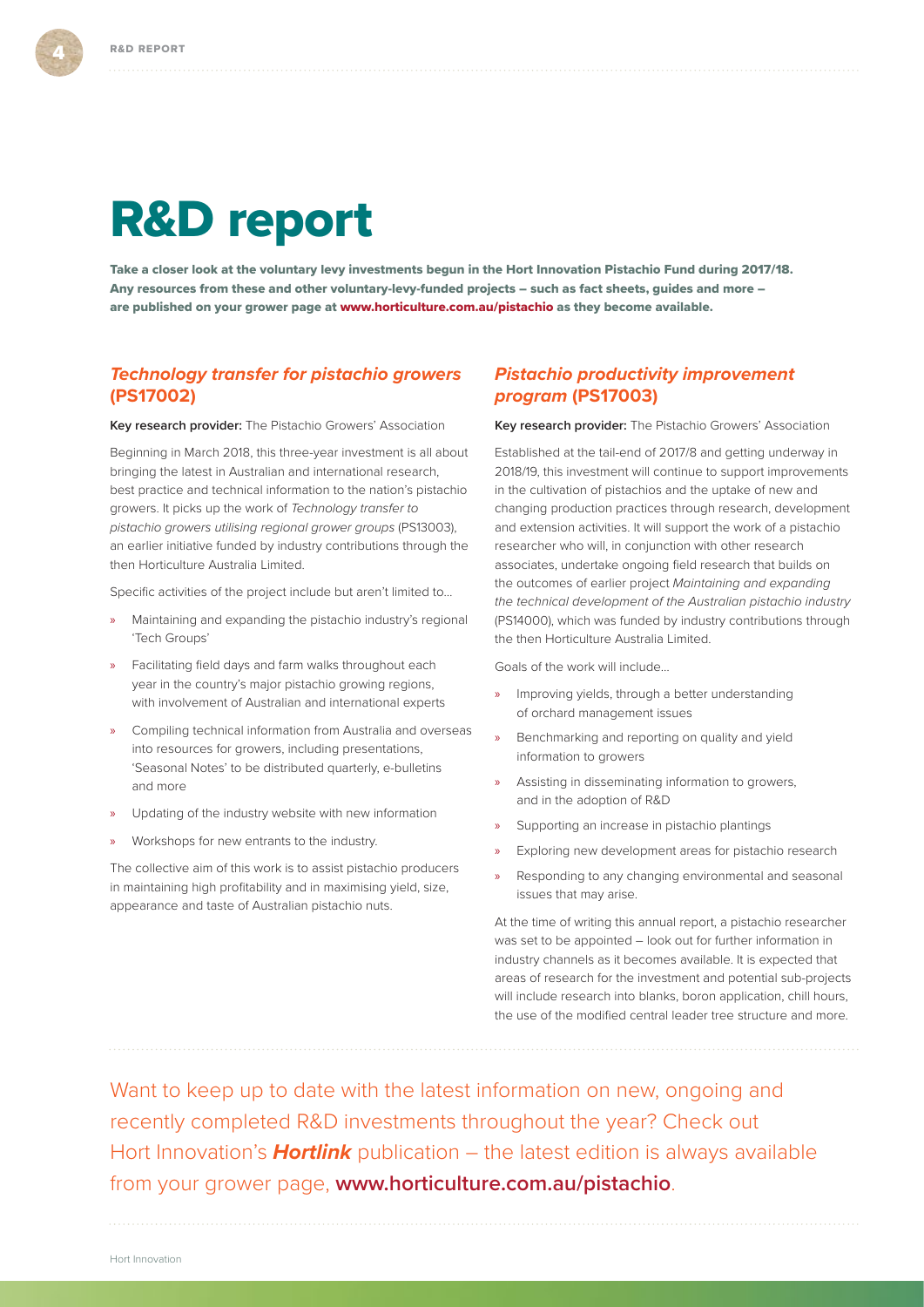## *Pathogens and other factors contributing to dark staining on pistachio shells*  **(PS16002)**

#### **Key research provider:** AgXtra

Established in September 2017, this investment is delving into dark staining of pistachio shells and nuts – an issue that leaves produce unmarketable and that has been tentatively linked to fungal pathogens Fusarium and Alternaria in preliminary studies.

Its work involves field and laboratory studies to evaluate the occurrence of dark staining and to provide information on causal agents associated with the problem. It is also looking at factors that could influence fungal infection, such as insect damage or environmental conditions. The project will ultimately develop a monitoring tool for growers to use in evaluating the risk of fungal disease, and assist in the future development of management strategies.

### *Understanding and managing insects on pistachio orchards* **(PS16000)**

#### **Key research provider:** Ag Dynamics

Contracted in September 2017, this two-year investment is responsible for increasing knowledge about pest and beneficial species of insects and mites in Australian pistachio orchards. In its course, it will help the industry better understand the pests that currently pose a risk to pistachio production, or that have the potential to move into orchards. The work will also help the industry prioritise future research in pest management.

### *Consumer behavioural and retail data for fresh produce* **(MT17015)**

#### **Key research provider:** Nielsen

Contracted in June 2018, this multi-industry investment is tasked with providing regular consumer behaviour data and insight reporting to a range of industries, including the pistachio industry. This information is intended to assist growers and supply chain partners in decision-making for their businesses and, for the wider industry, the data and insights will be available to support strategic activities.

At the time of writing, the data and insights were soon to be easily accessible via a new online dashboard – look for further information in industry and Hort Innovation channels as it becomes available.

### *Generation of residue data for permit applications 2017* **(MT17012)**

**Key research provider:** Eurofins Agrisearch

The generation of pesticide residue, efficacy and crop safety data is required to support label registration and minor use permit applications made to the Australian Pesticides and Veterinary Medicines Authority which, when approved, provide access to safe and effective chemicals for the management of pests, weeds and diseases.

Beginning in December 2017, this multi-industry investment is responsible for generating pesticide residue and crop safety data to support applications and renewals for a range of permits. For the pistachio industry, it is conducting a residue trial for fungicide prochloraz, used in the control of anthracnose, panicle and shoot blight. This work was being undertaken during the course of the 2018 season.

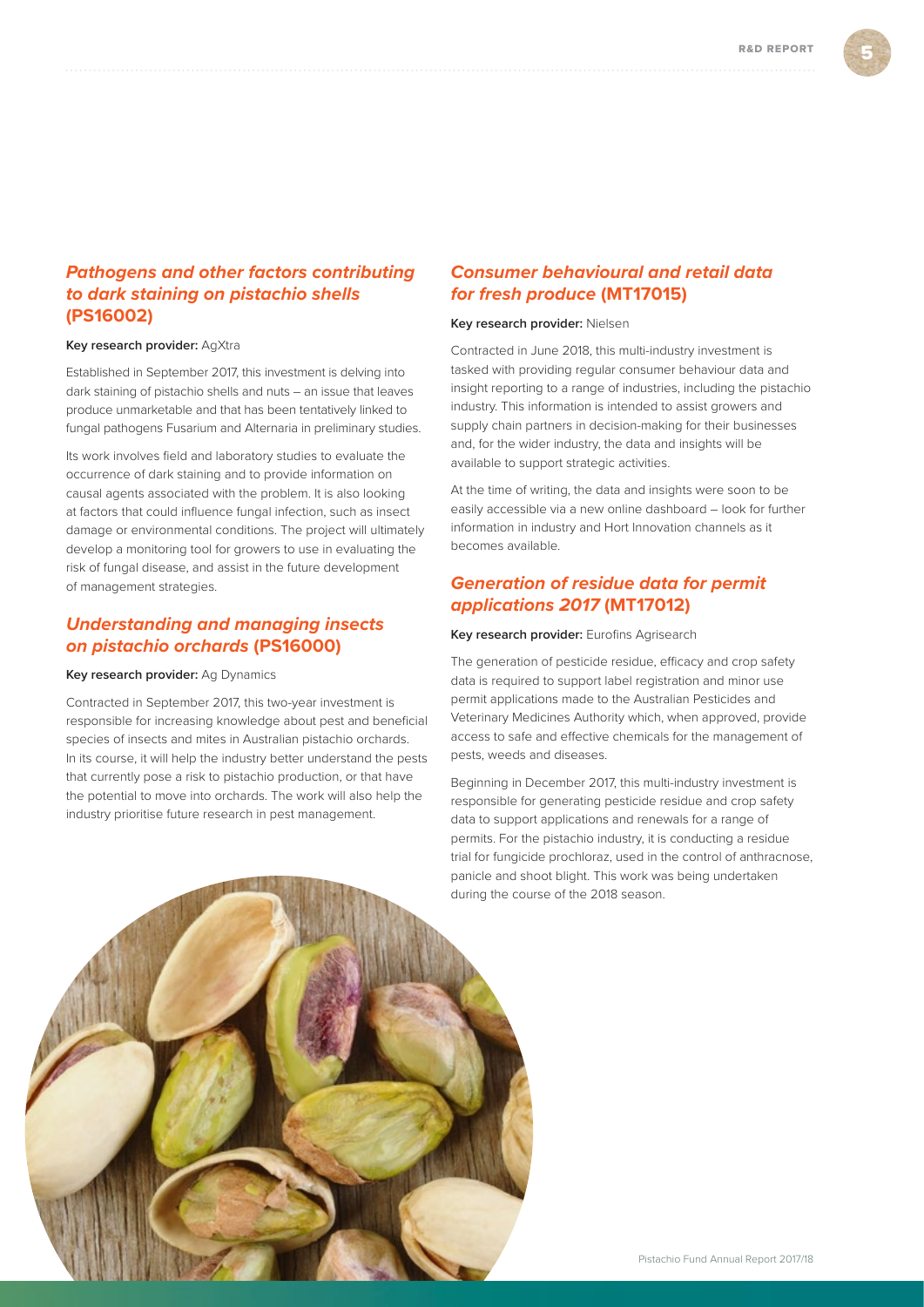# <span id="page-7-0"></span>Minor use permits

### **Why minor use permits?**

While the use of pesticides and other chemicals in the horticulture industry is being modified through the increasing uptake of integrated pest management approaches, there remains a need for the strategic use of specific chemicals.

Chemical companies submit use patterns for product label registrations to the Australian Pesticides and Veterinary Medicines Authority (APVMA) – however the pistachio industry is generally provided with limited label registrations because of its 'minor' crop status in this area (meaning the chemical companies can consider the market size too small to generate adequate commercial returns, based on the R&D investment required). This is where minor use permits come into play. The APVMA's national permit system adds some flexibility to the approval process and provides a legal framework that can allow access to products for minor use purposes.

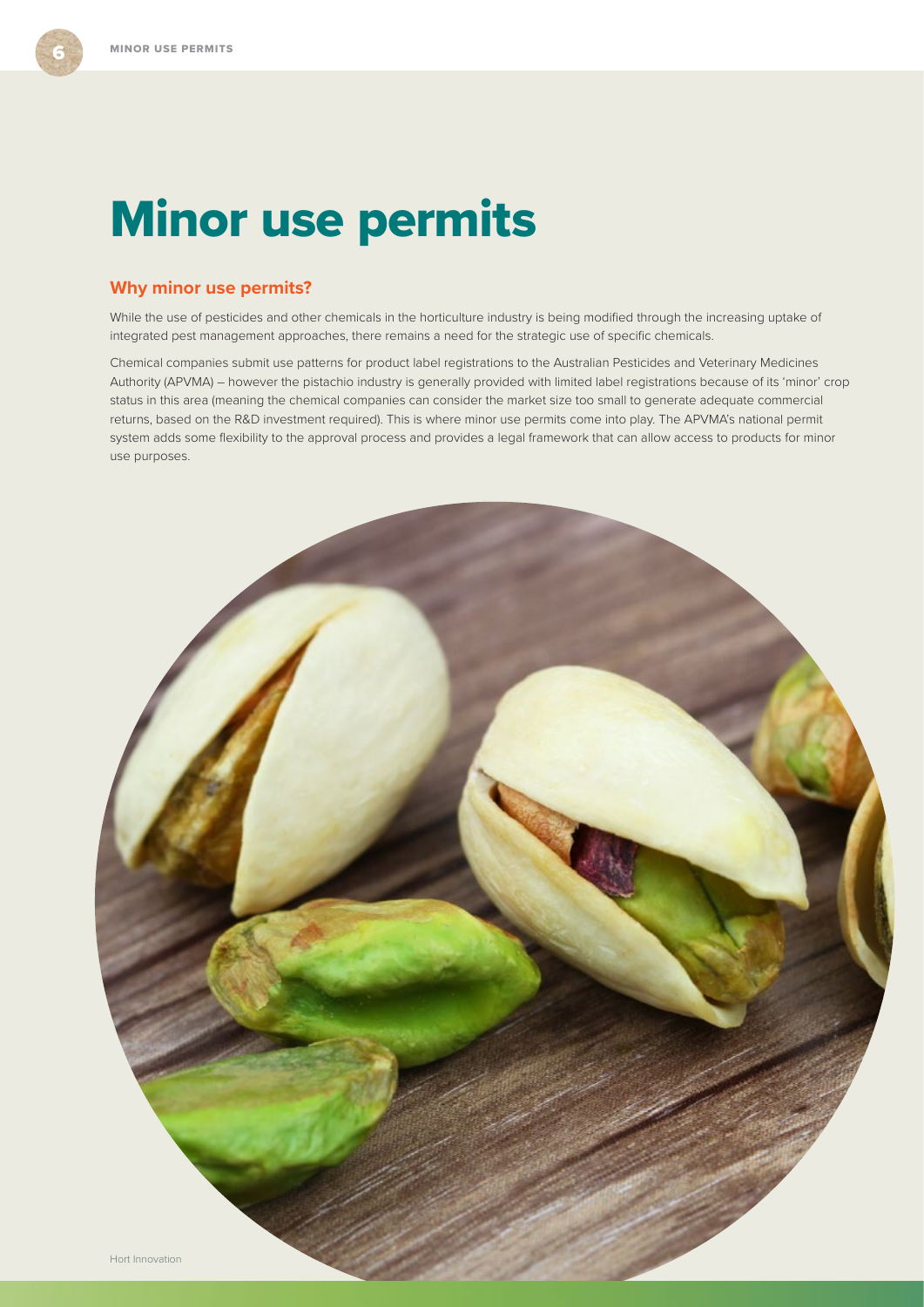

# **Current permits**

Below is a list of minor use permits for the pistachio industry, current as of September 3, 2018.

| <b>PERMIT ID</b>      | <b>DESCRIPTION (CHEMICAL/CROP/PEST OR USE)</b>                                                    | <b>ORIGINAL</b><br><b>DATE OF</b><br><b>ISSUE</b> | <b>EXPIRY</b><br><b>DATE</b> | <b>PERMIT</b><br><b>HOLDER</b>                                             |
|-----------------------|---------------------------------------------------------------------------------------------------|---------------------------------------------------|------------------------------|----------------------------------------------------------------------------|
| PER80806              | Iprodione / Pistachio / Botrytis rot and Alternaria leaf spot                                     | $11-Oct-15$                                       | 31-Aug-20                    | Pistachio<br>Growers'<br>Association<br>Incorporated<br>(PGA)<br>C/AgAware |
| PER80764<br>version 2 | Prochloraz / Pistachio / Anthracnose and panicle<br>and shoot blight                              | 11-Oct-15                                         | 30-Nov-20                    | PGAI                                                                       |
| PER80760              | Chlorothalonil (Bravo Fungicide) / Pistachio / Anthracnose<br>and panicle and shoot blight        | 10-Sep-15                                         | 31-Aug-20                    | PGAI<br>C/AgAware                                                          |
| PER13642<br>version 2 | Chlorpyrifos and Maldison / Tree nuts / Australian plague locust                                  | 01-Sep-12                                         | 30-Jun-25                    | Australian<br>Nut Industry<br>Council C/Hort<br>Innovation                 |
| PER13954              | Copper / Pistachio / Suppression of Botryosphaeria,<br>Alternaria alternata and bacterial dieback | 01-Apr-13                                         | 31-Mar-22                    | PGAI<br>C/AgAware                                                          |
| PER80703              | Cyprodinil + fludioxonil (Switch) / Pistachio / Anthracnose<br>and panicle and shoot blight       | $1-Dec-15$                                        | $30-Ort-20$                  | PGAI<br>C/AgAware                                                          |
| PER80700              | Mancozeb / Pistachio / Anthracnose and panicle and shoot blight                                   | $1-Dec-15$                                        | 31-Oct-20                    | PGAI<br>C/AgAware                                                          |
| PER14627              | Petroleum oil / Pistachio / Soft scales                                                           | 28-Feb-14                                         | 31-Mar-19                    | PGAI<br>C/AgAware                                                          |

**All efforts have been made to provide the most current, complete and accurate information on these permits, however you should always confirm all details on the APVMA website at [portal.apvma.gov.au/permits.](http://portal.apvma.gov.au/permits) Details of the conditions of use associated with these permits can also be found on the APVMA site.**

Minor use permit updates are circulated in Hort Innovation's e-newsletter, *Growing Innovation*, which levy-paying members receive monthly. Not a member? Sign up for free at **[www.horticulture.com.au/membership](http://www.horticulture.com.au/membership)**.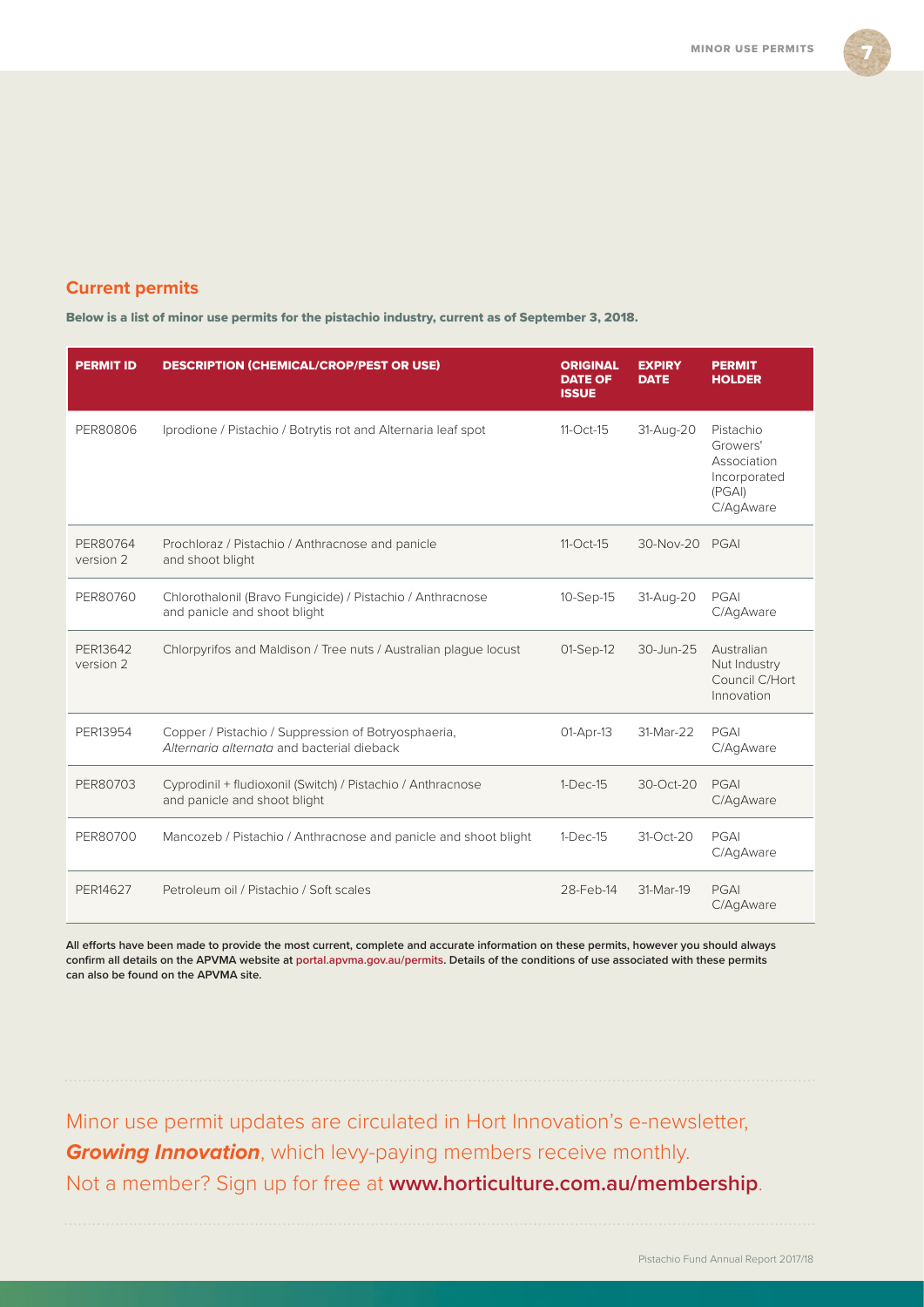Connect with Hort Innovation! Become a member at [www.horticulture.](http://www.horticulture.com.au/membership) [com.au/membership](http://www.horticulture.com.au/membership)

m (

8

Hort Innovation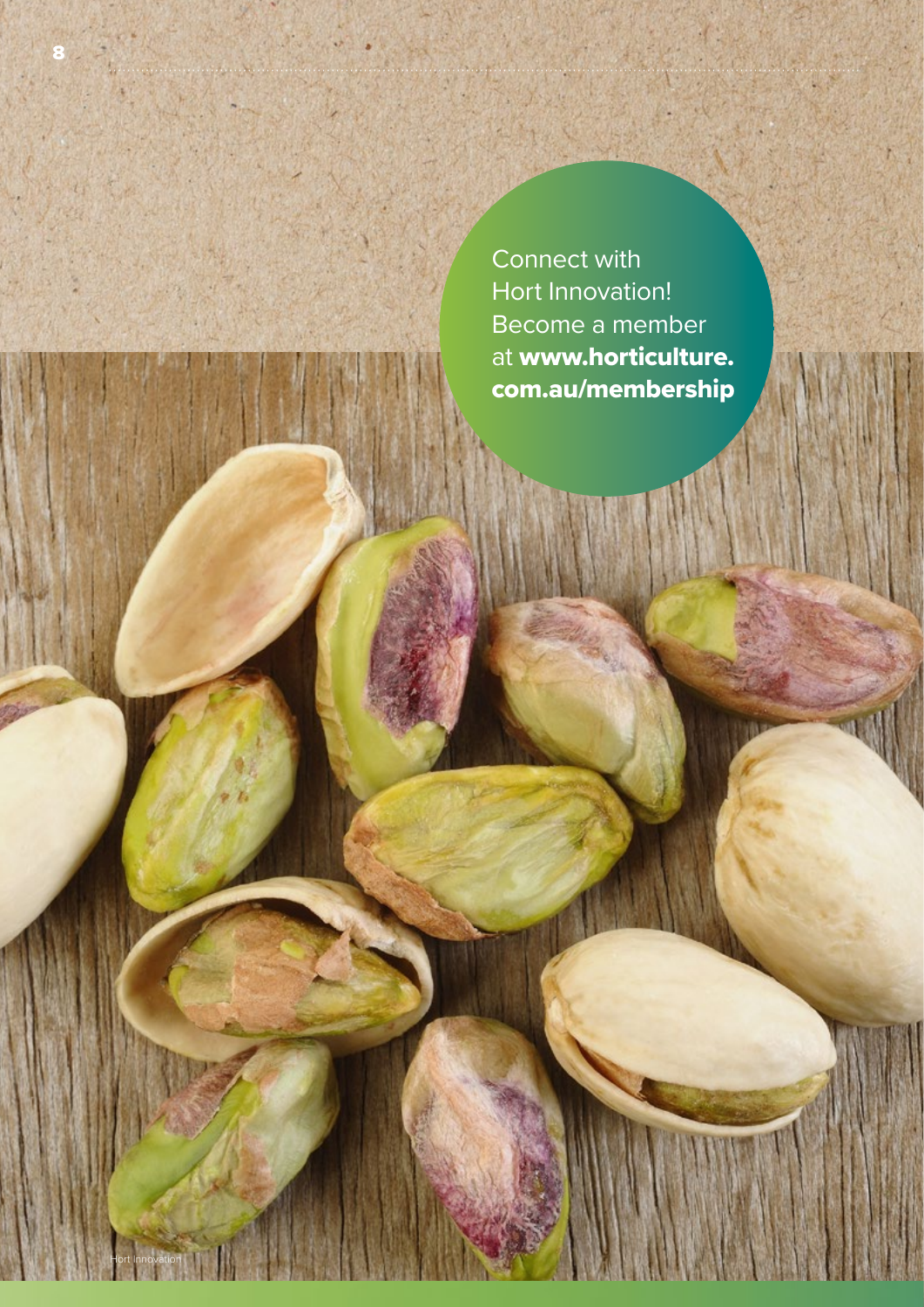9

# <span id="page-10-0"></span>Financial statement

Financial operating statement 2017/18

| <b>R&amp;D (\$)</b>    | <b>TOTAL (\$)</b>      |
|------------------------|------------------------|
| 2017/18<br>July - June | 2017/18<br>July - June |
| 34,112                 | 34,112                 |
| 39,628                 | 39,628                 |
| 41,439                 | 41,439                 |
| 2,077                  | 2,077                  |
| 83,144                 | 83,144                 |
| 69,935                 | 69,935                 |
| 262                    | 262                    |
| 2,901                  | 2,901                  |
| 4,393                  | 4,393                  |
| 5,387                  | 5,387                  |
| 82,878                 | 82,878                 |
| 1,773                  | 1,773                  |
| 32,605                 | 32,605                 |
|                        |                        |
|                        |                        |

\* Interest, royalties

#### **Service delivery costs explained**

**Base service delivery (flat rate)** = keeping the lights on This figure contributes to the standard fixed costs that are incurred with the running of the business (for example, costs relating to rent, utility bills, equipment). These costs are calculated on a monthly basis and are based on actual program expenditure.

**Shared service delivery (flat rate)** = related to program delivery Shared costs are related to program delivery and include costs that are incurred in supporting activities relating to R&D and marketing programs that are not attributable to any one levy industry (for example, costs relating to procurement and information technology activities). These costs are calculated on a monthly basis and are based on actual program expenditure.

#### **Fund specific service delivery (flat rate for 2017/18)** = direct servicing costs

These are the actual costs for activities and services that are directly incurred in the administration of levy program expenditure, and which are identifiable and attributable to a specific levy investment fund (for example, costs around direct relationship, marketing and fund management, and logistical costs around industry advisory meetings and activities). From 2018/19 these costs will be charged at cost on a monthly basis.

*For more information explaining the costs in the financial summary, visit* **[www.bit.ly/2x7ERLC](http://www.bit.ly/2x7ERLC)***.*